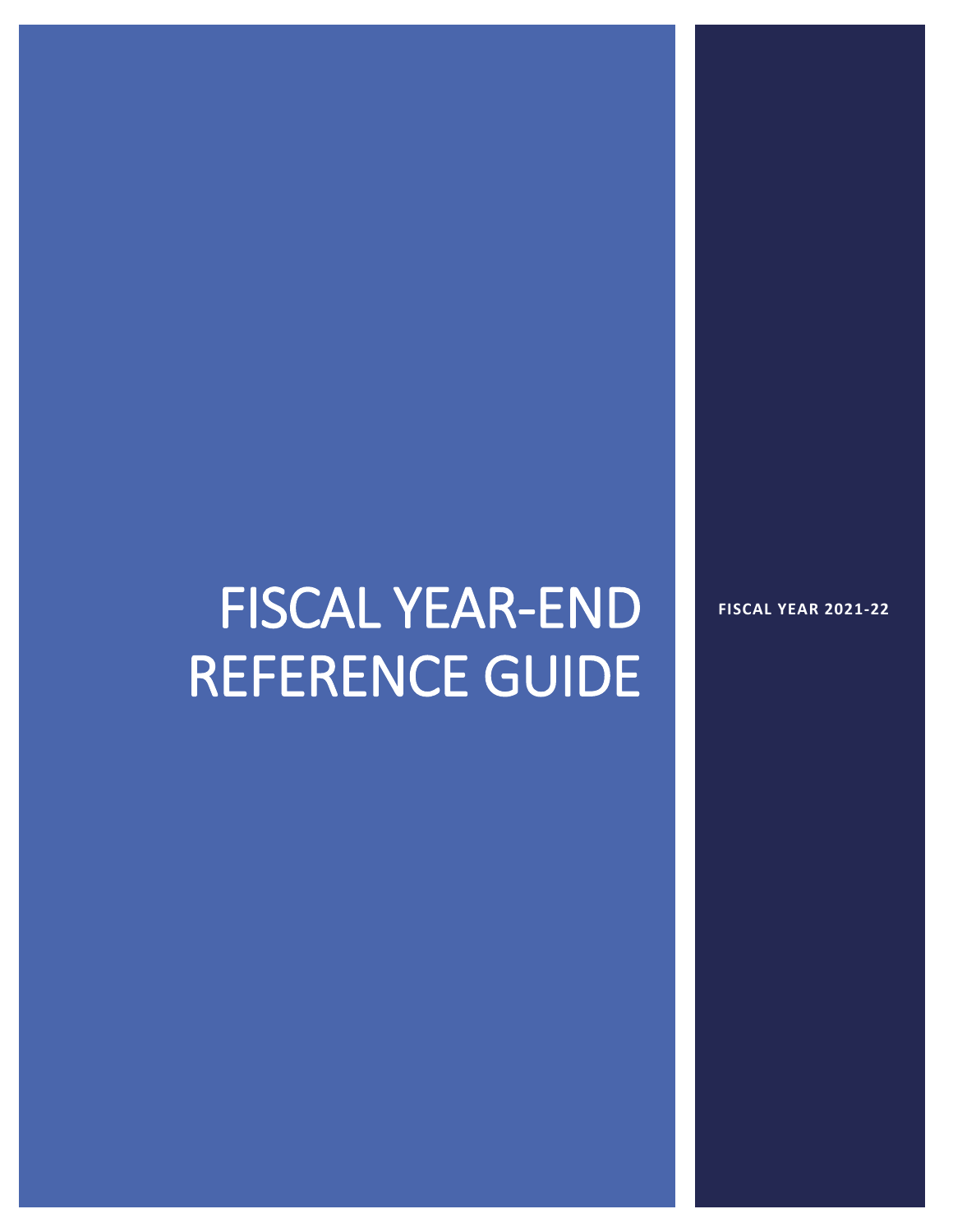# **Introduction**

This document was prepared to assist Internal Business Servicesin successfully closing Fiscal Year 2021-22. Please discuss this document with all employees who may have a part in this process.

We hope you will find this material helpful. If you have any questions regarding the year-end closing schedule, you may contact any of the following individuals for your respective programs:

| <b>Accountant</b>                              | Phone        | <b>Accounting Technician</b>                 | <b>Phone</b> |
|------------------------------------------------|--------------|----------------------------------------------|--------------|
| <b>Harmen Kaur</b><br><b>HKaur@sccoe.org</b>   | 408-453-6557 | <b>Ileana Briones</b><br>Ibriones@sccoe.org  | 408-453-6966 |
| Pam Lee<br>Plee@sccoe.org                      | 408-453-6970 | Dianne Carillio<br>Dcarillio@sccoe.org       | 408-453-4352 |
| <b>Rebecca Slattery</b><br>Rslattery@sccoe.org | 408-453-4270 | <b>Melanie Picanco</b><br>Mpicanco@sccoe.org | 408-453-6675 |
| <b>TBD</b>                                     | 408-453-6912 | Hardeep Sohal<br>Hsohal@sccoe.org            | 408-453-6793 |
| Amandeep Brar<br>Abrar@sccoe.org               | 408-453-6788 | Xuan-Tuyet Nguyen<br>Xnguyen@sccoe.org       | 408-453-6955 |
| Lori Higashi<br>Lhigashi@sccoe.org             | 408-453-6604 | Kris Schmersey<br>Kschmersey@sccoe.org       | 408-453-4268 |
| Marc Isip<br>Misip@sccoe.org                   | 408-453-6797 | <b>TBD</b>                                   | 408-453-6903 |
| <b>Benes Cendana</b><br>Bcendana@sccoe.org     | 408-453-6789 |                                              |              |
| Samim Vohra<br>Svohra@sccoe.org                | 408-453-4271 |                                              |              |
| <b>Isabel Okere</b><br>lokere@sccoe.org        | 408-453-6791 |                                              |              |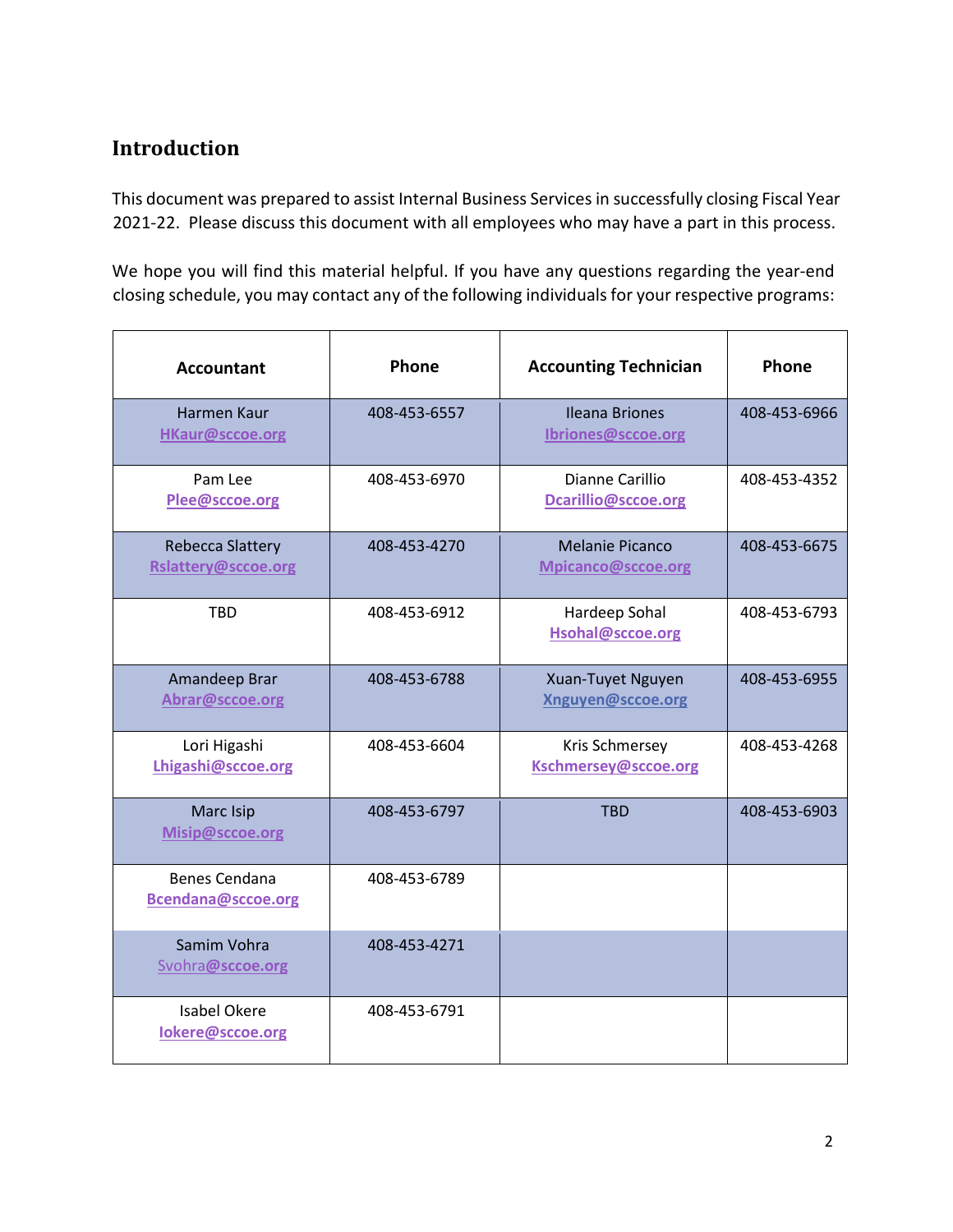## **PURCHASING DEPARTMENT & INTERNAL BUSINESS SERVICES**

## **Schedule of Important Closing Dates Fiscal Year End June 30, 2022**

|                               | <b>PURCHASING DEADLINES</b>      |                                                                                                                     |  |
|-------------------------------|----------------------------------|---------------------------------------------------------------------------------------------------------------------|--|
|                               | ROUTING PURCHASE REQUISITION     |                                                                                                                     |  |
| a.                            | April 29                         | Purchase Requisition over \$3,000                                                                                   |  |
| b.                            | May 13                           | Purchase Requisitions \$3,000 and under                                                                             |  |
|                               | <b>BLANKET PURCHASE ORDER</b>    |                                                                                                                     |  |
| c.                            | May 31                           | The last day to order items on a blanket PO including Palace (Just-In-Time) orders                                  |  |
|                               |                                  | Note: The dates above indicate cutoff for requisitions to be in Purchasing's final queue on or before the deadline. |  |
|                               |                                  |                                                                                                                     |  |
|                               | PURCHASE ORDER CHANGE ORDER      |                                                                                                                     |  |
| d.                            | June 3                           | Last Day for Purchase Order Change Orders (POCO)                                                                    |  |
|                               |                                  |                                                                                                                     |  |
|                               | <b>ACCOUNTING DEADLINES</b>      |                                                                                                                     |  |
|                               |                                  | PURCHASE CARD (P-CARD) - ACCOUNTING DEPARTMENT                                                                      |  |
| e.                            | May 6                            | P-Card transactions for the month of April                                                                          |  |
| f.                            | June 6                           | P-Card transactions for the month of May                                                                            |  |
| g.                            | July 6                           | P-Card transactions for the month of June                                                                           |  |
|                               | REIMBURSEMENT CLAIMS             |                                                                                                                     |  |
| h.                            | <b>May 27</b>                    | Reimbursement claims for the month of April                                                                         |  |
| i.                            | June 24                          | Reimbursement claims for the month of May                                                                           |  |
| i.                            | July 15                          | Reimbursement claims for the month of June                                                                          |  |
|                               | <b>ACCOUNTS RECEIVABLE (A/R)</b> |                                                                                                                     |  |
| k.                            | June 17                          | Last day to create invoices in IBM (QCC Invoice Billing Management), for FY21/22                                    |  |
| <b>CASH DEPOSITS</b>          |                                  |                                                                                                                     |  |
| L                             | June - 29                        | Last day to submit cash deposit for FY21-22                                                                         |  |
| <b>JOURNAL ENTRIES</b>        |                                  |                                                                                                                     |  |
| m.                            | <b>July - 5</b>                  | Final Journal Entries for all funds                                                                                 |  |
| <b>ACCOUNTS PAYABLE (A/P)</b> |                                  |                                                                                                                     |  |
| n.                            | July 15                          | Final A/P invoices, please submit invoices to Accounting as they are received from vendors                          |  |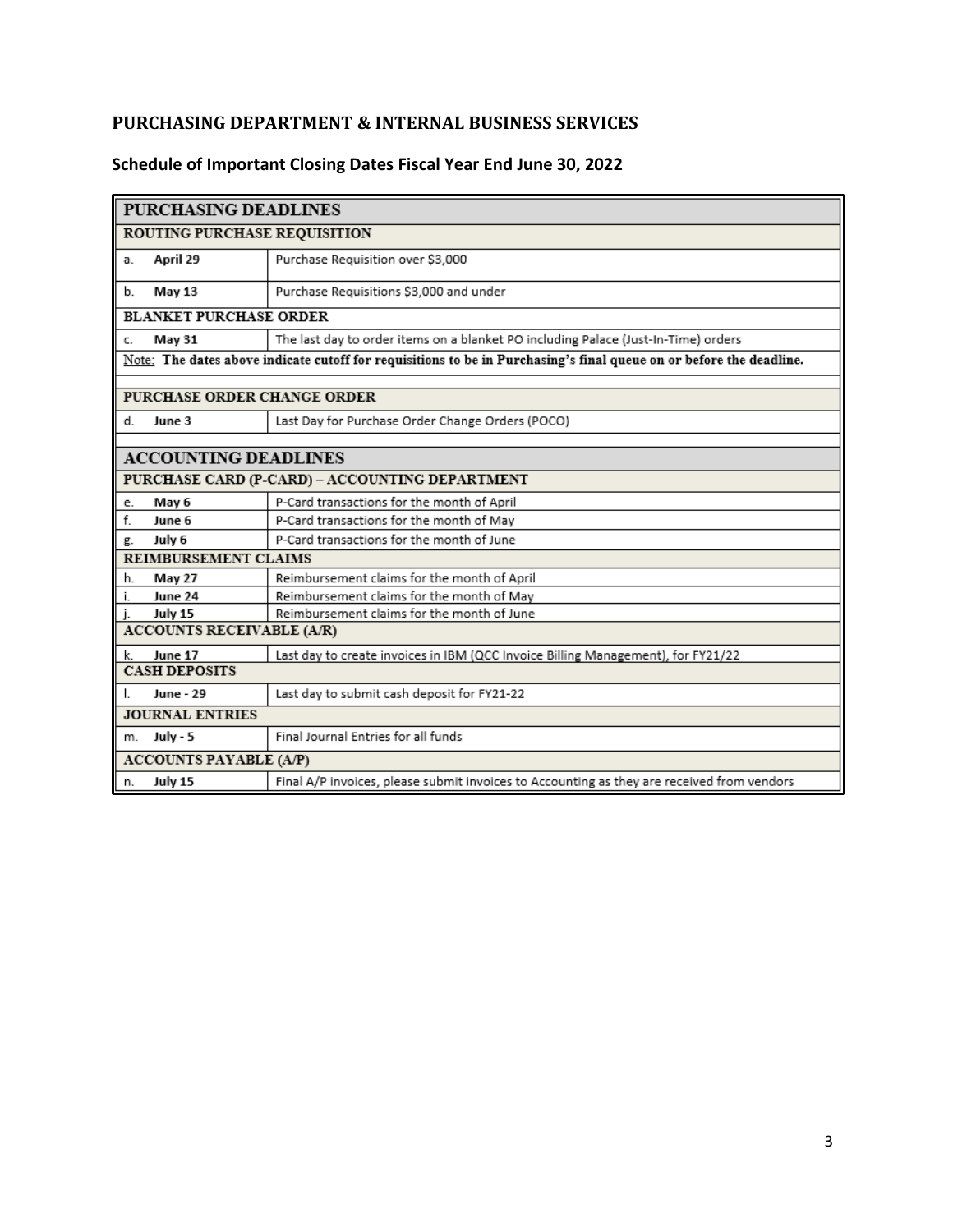# **YEAR-END CLOSE SCHEDULE AND SUPPORT SUMMARY AT A GLANCE**

| ı.        | <b>CONTRACT SERVICES DEPARTMENT</b>             |           | <b>PURCHASE REQUISITION &amp; PURCHASE CHANGE ORDERS (POCO) - PURCHASING AND</b>                                                                                                                                                |
|-----------|-------------------------------------------------|-----------|---------------------------------------------------------------------------------------------------------------------------------------------------------------------------------------------------------------------------------|
| $\bullet$ | April 29 - Purchase Requisition<br>over \$3,000 | $\bullet$ | If the program is going to make a purchase in excess<br>of \$3,000 the program will need to enter the<br>requisition in QCC system before the April 29<br>deadline.                                                             |
|           |                                                 |           | As of the issuance of this memo Purchase<br>Requisitions that require a bid process and are<br>expected to require the use of current year<br>budgeted funds must be submitted to purchasing<br>queue by the April 29 deadline. |
|           |                                                 |           | Requisitions requiring a bid need 90 days for<br>advertising, review, and approval of the awarded<br>bids.                                                                                                                      |
|           |                                                 | ٠         | If this process cannot be completed prior to June 30,<br>2022 the funds will not roll into the next year's<br>budget and will need to be re-budgeted out of the<br>2022-23 funds.                                               |
|           |                                                 |           | Ensure that the requisitions are in Purchasing's final<br>queue by this date.                                                                                                                                                   |
|           |                                                 |           | Please Note: Immediately contact purchasing and<br>accounting representative if you have large or<br>complicated<br>purchases that have<br>not been<br>previously communicated via requisition or email.                        |
|           |                                                 |           | Immediately contact purchasing<br><b>NOTE:</b><br>and<br>accounting if you have large or complicated<br>purchases<br>that<br>have<br>not<br>previously<br>been<br>communicated via requisition or e-mail.                       |
|           | May 13- Purchase Requisition<br>under \$3,000   |           | Ensure that the requisitions are in Purchasing's final<br>queue by May 13, 2022.                                                                                                                                                |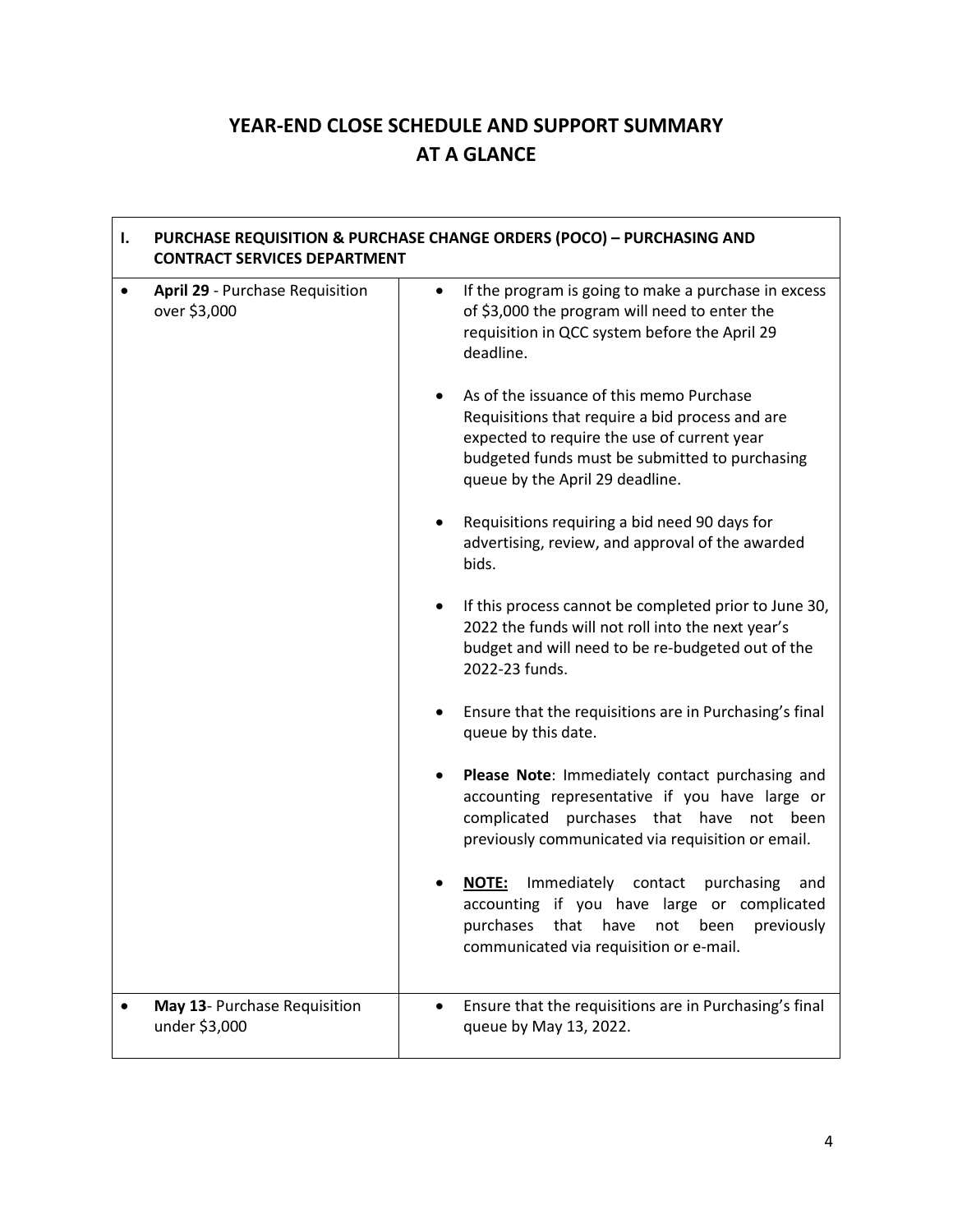|                                                                                               |           | Last day to enter purchase requisition that do not<br>require a bid process in the QCC system.<br><b>NOTE:</b> Please note that any exceptions to the above<br>deadline will need prior approval by the respective<br>Division Head, and final approval by the Chief<br>Business Officer.                                                                                                                                                                                                                                                                                                                                                                                                                                                                                                                                                                                                                                                                                                                                          |
|-----------------------------------------------------------------------------------------------|-----------|------------------------------------------------------------------------------------------------------------------------------------------------------------------------------------------------------------------------------------------------------------------------------------------------------------------------------------------------------------------------------------------------------------------------------------------------------------------------------------------------------------------------------------------------------------------------------------------------------------------------------------------------------------------------------------------------------------------------------------------------------------------------------------------------------------------------------------------------------------------------------------------------------------------------------------------------------------------------------------------------------------------------------------|
| May 31 - Last day to order items<br>on a blanket PO including Palace<br>(Just in Time) Orders | $\bullet$ | The last day to order items from Palace (Just-In-<br>Time) orders will be May 31, 2022.<br>Palace will request approval from the Purchasing<br>department to process orders placed past this<br>deadline.<br>Orders placed past this deadline will require<br>approval from the Purchasing department.<br>Purchase orders with multiple account lines-<br>Programs to ensure there is enough money in the<br>account lines before placing the order.<br>Internal Business Services would like to request that<br>you sign and date all the packing slips of the supplies<br>that you have purchased from Palace and sent it to<br>Internal Business Services as soon as you receive it.<br>Without the confirmation that the items were<br>received, Internal Business Services, will not be able<br>to process the payment to the vendor.<br>A packing slip is used to denote that the physical<br>goods have being received.<br>Ensure that the invoice is received in Accounting<br>Services as soon as the items are received. |
| June 3 - Last Day for Purchase<br>Order Change Orders (POCO)                                  |           | Ensure there is enough money in your purchase<br>order.<br>Last day to increase or decrease Purchase Order<br>Change Order is June 3.                                                                                                                                                                                                                                                                                                                                                                                                                                                                                                                                                                                                                                                                                                                                                                                                                                                                                              |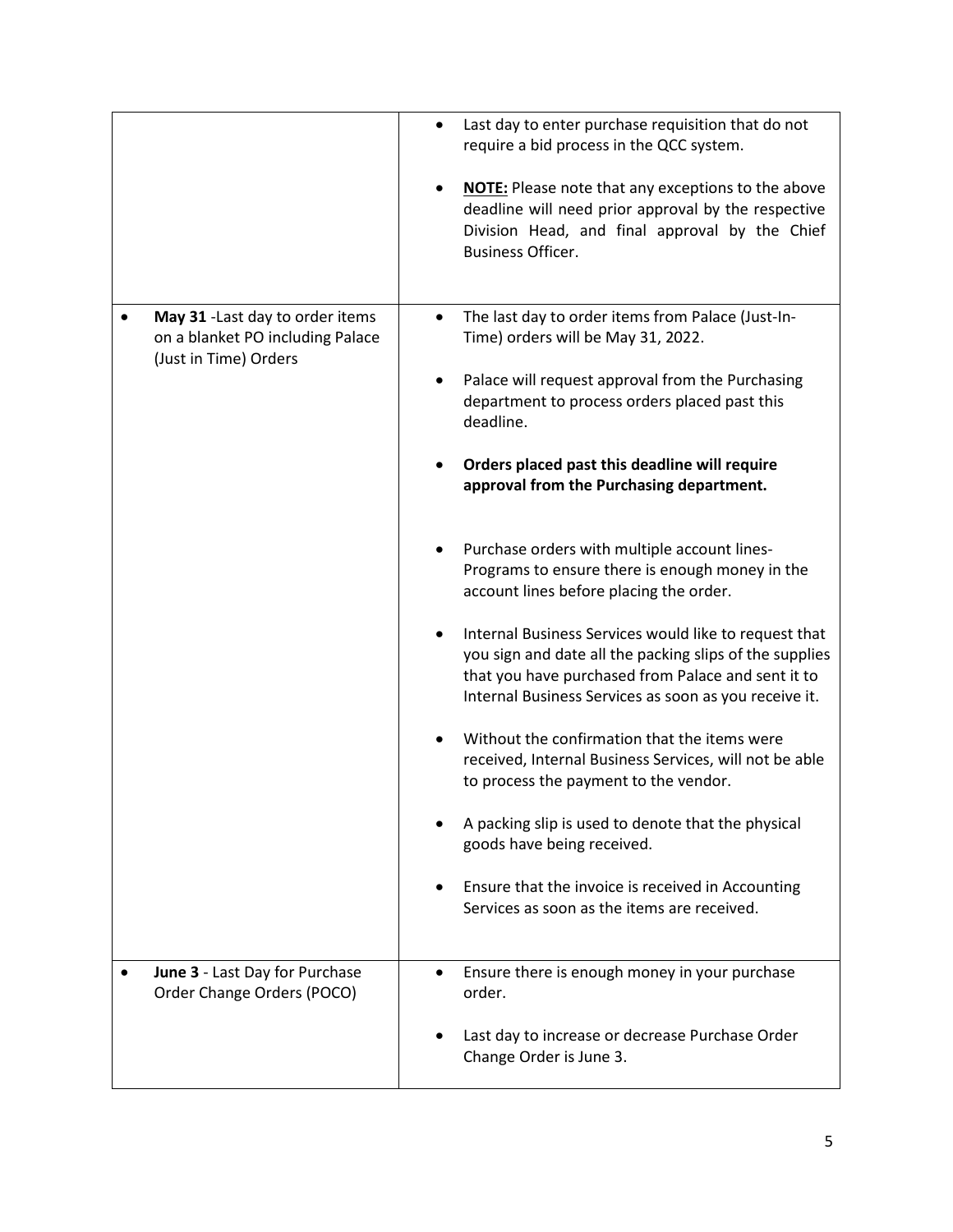|    |                                                         | Please Note: All (POCO) need to be in the Purchasing<br>by June 3 deadline.                                                                                                             |
|----|---------------------------------------------------------|-----------------------------------------------------------------------------------------------------------------------------------------------------------------------------------------|
|    |                                                         | Any POCO change request received after this date<br>will require late justification and will need to be<br>approved and signed by the Program and Purchasing<br>before it is processed. |
|    |                                                         | All POCO requests must be submitted via signed<br>POCO Form and via E-mail or can be routed to<br>Purchasing via DocuSign.                                                              |
| н. | <b>PURCHASE CARD (P-CARD) - ACCOUNTING DEPARTMENT</b>   |                                                                                                                                                                                         |
|    | May 6 - P-Card transactions for<br>the month of April   | Ensure that the Cardholder and the Manager have<br>approved all the P-Card transactions in Bank of<br>America works by this due date.                                                   |
|    |                                                         | Please Note: The dates above indicate cutoff for P-<br>Card transactions to be in Accounting's queue, that<br>is, after P-Cardholder and Supervisor approval.                           |
|    | June 6 - P-Card transactions for<br>the month of May    | Ensure that the Cardholder and the Manager have<br>approved all the P-Card transactions in Bank of<br>America works by this due date.                                                   |
|    |                                                         | <b>Please Note:</b> the dates above indicate cutoff for P-<br>Card transaction to be in Accounting's queue, that is,<br>after P-Card holder and Supervisor approval.                    |
|    | July 6 - P-Card transactions for<br>the month of June   | Ensure that the Cardholder and the Manager have<br>approved all the P-Card transactions in Bank of<br>America works by this due date.                                                   |
|    |                                                         | Please Note: the dates above indicate cutoff for P-<br>Card transaction to be in Accounting's queue, that is,<br>after P-Card holder and Supervisor approval.                           |
| Ш. | <b>REIMBURSEMENT CLAIMS</b>                             |                                                                                                                                                                                         |
|    | May 27 - Reimbursement claims<br>for the month of April | Employee to ensure that the reimbursement claim is<br>received in Accounting Services by this date.                                                                                     |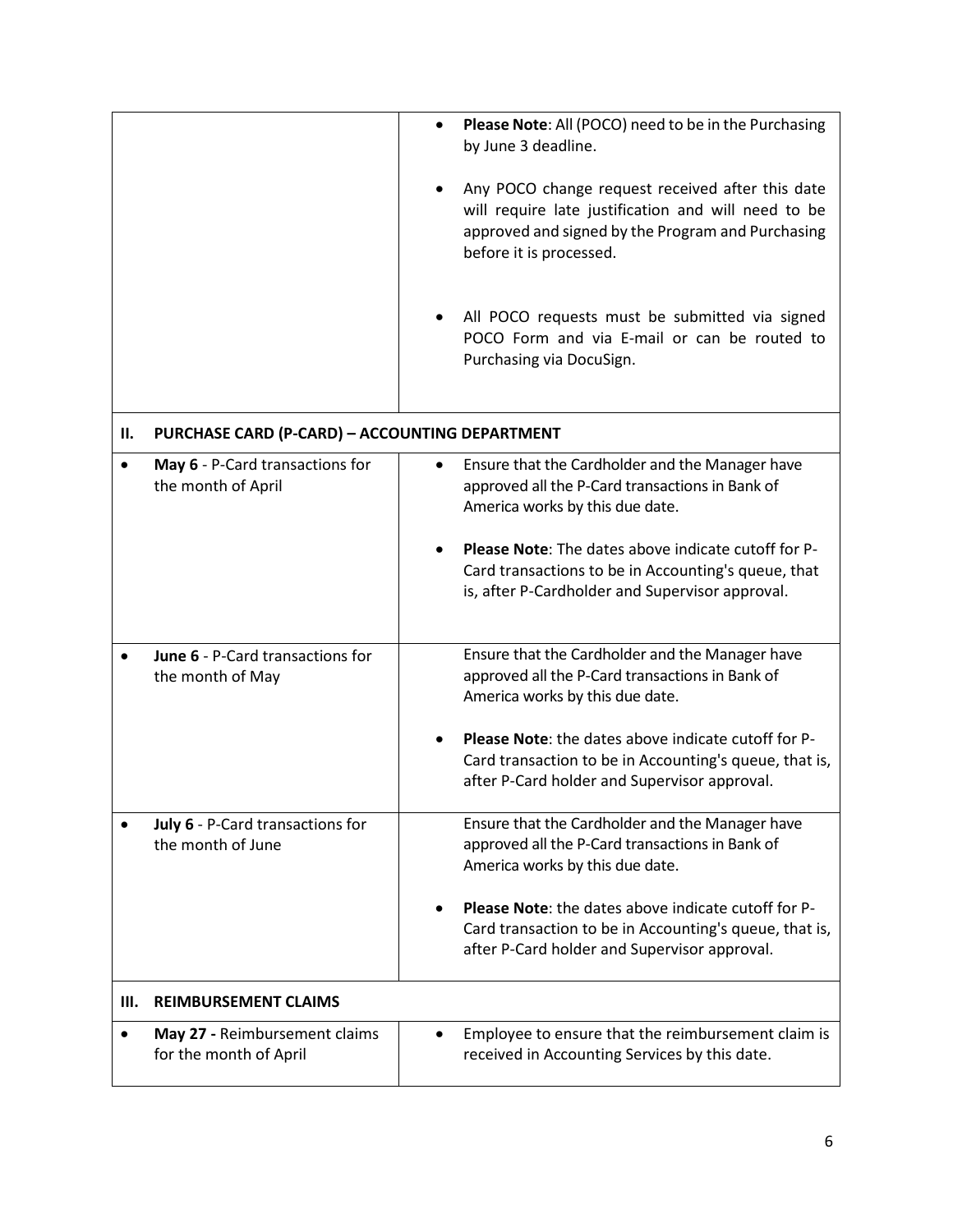|                                                              | $\bullet$ | Failure to comply with this guidance may result in<br>denial and nonpayment of the claim.                                                                                     |
|--------------------------------------------------------------|-----------|-------------------------------------------------------------------------------------------------------------------------------------------------------------------------------|
| June 24 - Reimbursement claims<br>for the month of May       | $\bullet$ | Employee to ensure that the reimbursement claim is<br>received in Accounting Services by this date.                                                                           |
|                                                              | $\bullet$ | Failure to comply with this guidance may result in<br>denial and nonpayment of the claim.                                                                                     |
| July 15 - Reimbursement claims<br>for the month of June      |           | Employee to ensure that the reimbursement claim is<br>received in Accounting Services by this date.                                                                           |
|                                                              |           | Failure to comply with this guidance may result in<br>denial and nonpayment of the claim.                                                                                     |
| July 15 - Reimbursement claims<br>for Fiscal Year 2021-22    |           | Ensure that <b>ALL</b> Reimbursement claims for Fiscal<br>Year 2021-22 (July 1, 2021-June 30, 2022) is received<br>in Accounting Services by this date.                       |
|                                                              |           | PLEASE NOTE: July has a shorter deadline compared<br>to the previous month, as Accounting Services will<br>be processing any adjusting or closing entries after<br>this date. |
|                                                              |           | Late claims received after July 15 will <b>NOT</b> be<br>processed after this due date.                                                                                       |
| IV. Accounts Receivable (A/R) Billing & Cash Deposits        |           |                                                                                                                                                                               |
| June - 17 Last day to create<br>invoices in IBM (QCC Invoice |           | The last day to enter invoices is June 17, 2022.                                                                                                                              |
| Billing Management), for FY21/22                             |           | The aging report must be run on June 17, 2022                                                                                                                                 |
|                                                              |           | The Programs are required to run and review (A/R)<br>aging report and determine if invoices need to be<br>Cancelled, Accrued or Rolled into FY 22/23.                         |
|                                                              | ٠         | Based on the determination, program will provide<br>instructions to Grace Lacap (also a copy to the<br>accountant via email) by June 21, 2022, and<br>notate on report'       |
|                                                              |           | C' for Cancellation, 'A' for invoices to be Accrued,<br>and 'R' for invoices to Rollover.                                                                                     |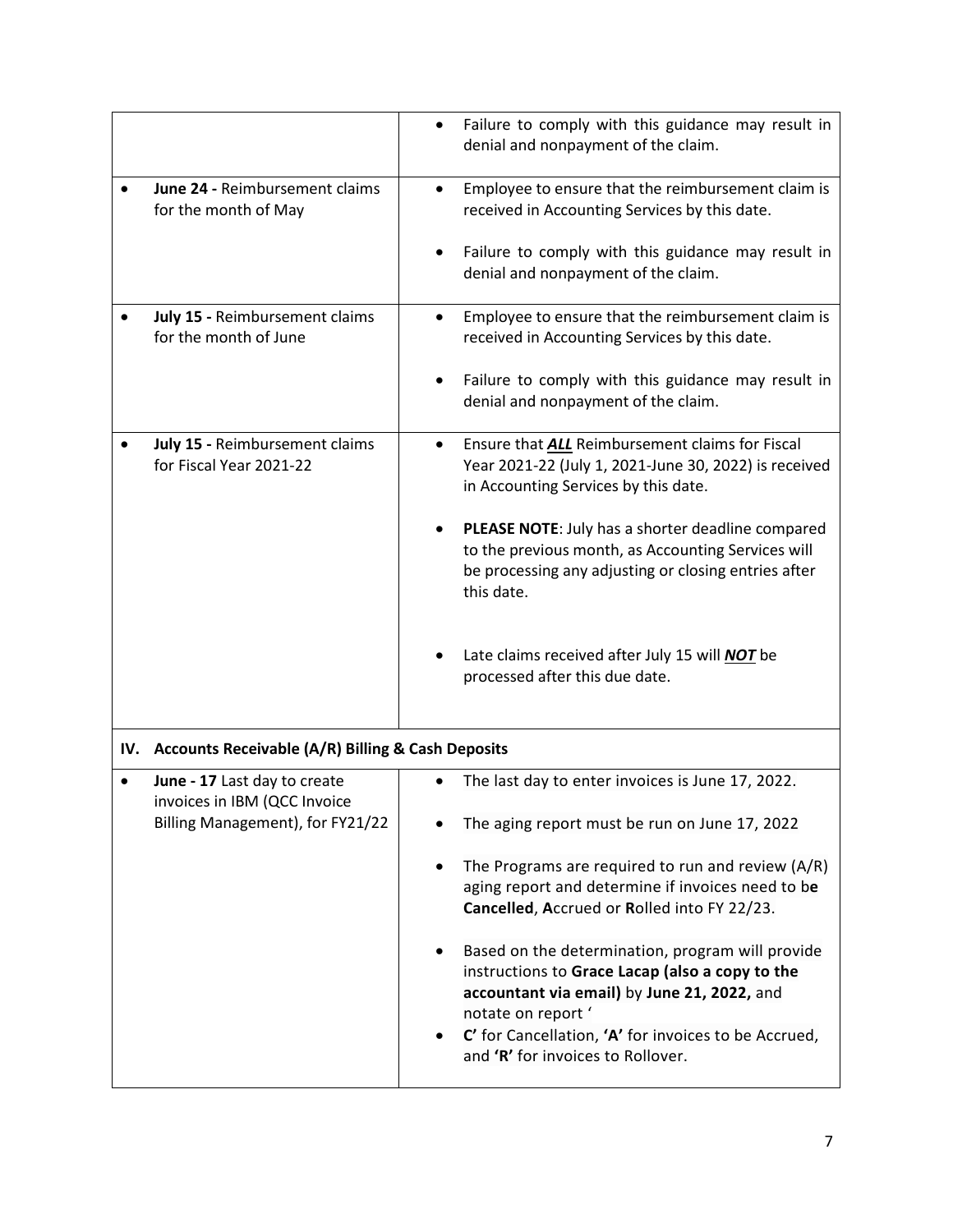|    |                                                          | PLEASE NOTE: IBM (Invoice Billing Management) re-<br>opens on July 6, 2022 for fiscal year 2022-23.                                                                                                                                                                                                |
|----|----------------------------------------------------------|----------------------------------------------------------------------------------------------------------------------------------------------------------------------------------------------------------------------------------------------------------------------------------------------------|
| V. | June 29 - Last day to submit cash                        | The proper cut-off for cash collections will be as follows:                                                                                                                                                                                                                                        |
|    | deposit for FY21-22                                      | Last day to submit cash deposit for FY21-22. All cash<br>received as of June 29, 2022 at closing will be posted<br>to the 2021-22 fiscal year.                                                                                                                                                     |
|    |                                                          | Please continue to submit cash received after June 29<br>for FY21/22 to Accounting. These deposits will be<br>accrued to correctly record to FY21/22.                                                                                                                                              |
|    | VI. ACCOUNTS PAYABLE (AP) INVOICES                       |                                                                                                                                                                                                                                                                                                    |
|    | July 15 - Last day to submit cash<br>deposit for FY21-22 | Last day to submit invoice to pay 2021-22 purchase<br>$\bullet$<br>orders from 2021-22 budgets. (Items and services<br>must have been received by June 30, 2022.                                                                                                                                   |
|    |                                                          | Submit all final invoices to Accounting Services on or<br>before July 15, 2022.                                                                                                                                                                                                                    |
|    |                                                          | In April, IBS staff will start sending out Open<br>Purchase Order Reports to the programs once every<br>two weeks. Programs will need to review the report<br>and inform IBS staff of purchase orders that need to<br>be Accrued or Rolled over into next fiscal year.                             |
|    |                                                          | Invoices to be Accrued in current Fiscal Year:<br>Invoice for services rendered on or before 6/30/22<br>Invoice for materials delivered on or before 6/30/22                                                                                                                                       |
|    |                                                          | Invoices to be Rolled into next Fiscal Year:<br>Invoice for services to be rendered next Fiscal Year<br>Invoice for materials to be delivered next Fiscal Year                                                                                                                                     |
|    |                                                          | Please Note: When a purchase order is Rolled Over into<br>the new year, the funds from fiscal year 2021/22 will not roll<br>into the next year's budget and will need to be re-budgeted<br>with 2022/23 funds, unless carryover funds from fiscal year<br>2021/22 are available to cover the cost. |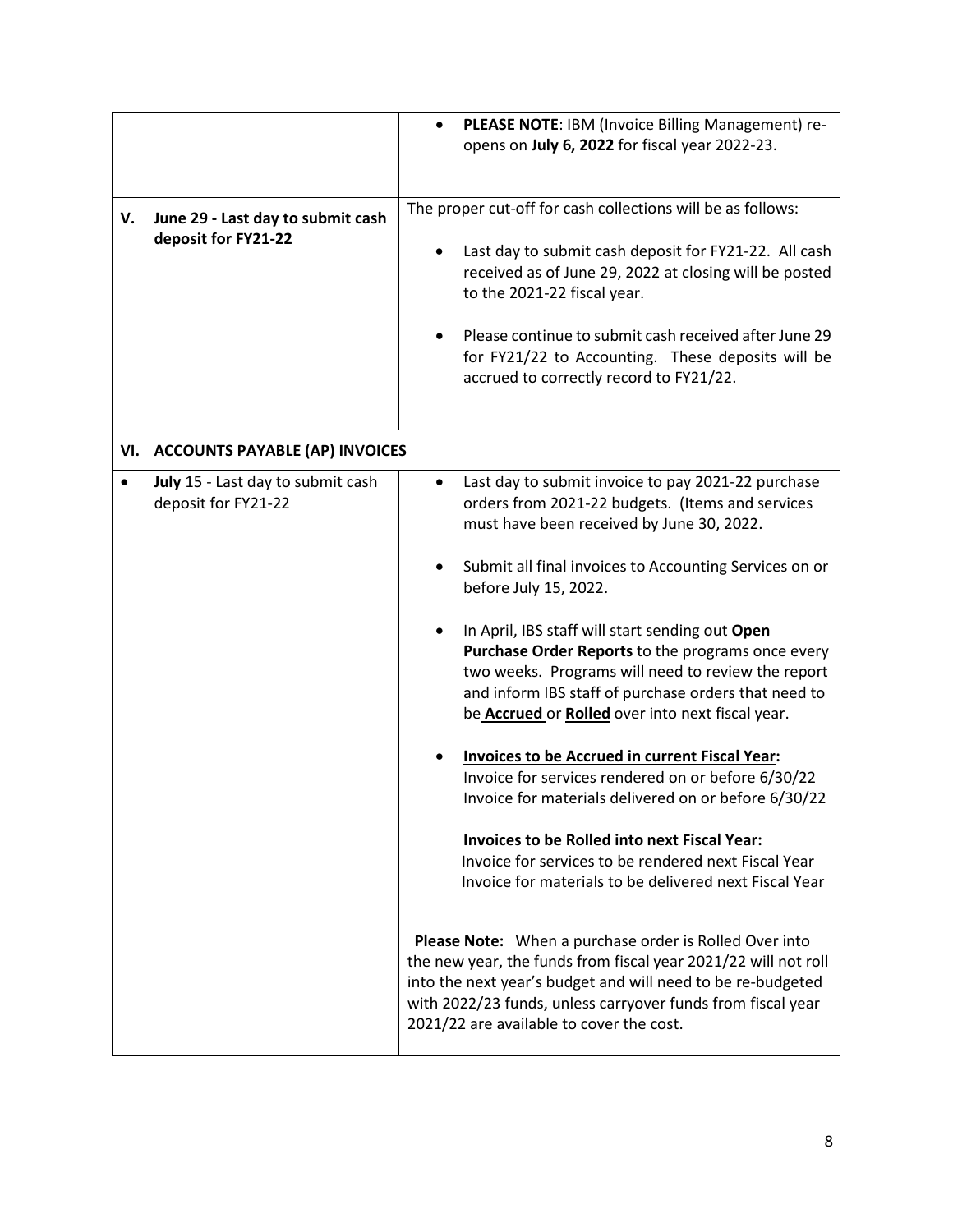| July 8- Final Journal Entries<br>for All Funds | Journals                                              |
|------------------------------------------------|-------------------------------------------------------|
|                                                | <b>Final Journal Entries for All Funds</b>            |
|                                                | <b>Finger Printing</b><br>$\circ$                     |
|                                                | <b>Print Services</b><br>$\circ$                      |
|                                                | Adjustments or corrections<br>$\circ$                 |
|                                                | Internal Office Service Agreements (IOSA)<br>$\circ$  |
|                                                | $$1,000$ and above                                    |
|                                                | Interdepartmental cost transfers less than<br>$\circ$ |
|                                                | \$1,000                                               |
|                                                |                                                       |

# **Terminology**

**Fiscal Year** - also known as budget year is a period used by the government or businesses for accounting purposes to formulate annual financial statements and report. Any 12-month accounting period and may not end on December 31.

**Accounts Payable** – Accounts Payable or (AP) is an amount that a company needs to give to vendors for goods and services purchased on credit. It must be paid off to its creditors or suppliers within a period. Accounts payable is a liability for a company.

**Accounts Receivable** – is money due to a company for goods or services delivered or used but not yet paid by customers. Accounts Receivable is any amount of money owed by customers for purchase made on credit.

**Accrual -** Used when goods or services are received in this fiscal year (FY2021-22) and will be paid for next fiscal year (FY2022-23). An accrual can be completed when you know the goods/services have been received and the invoice will not post to the ledgers by the end of the June Preliminary ledgers.

## **Accrued Expenditure**

Expenditures incurred during the accounting period that are not paid until the subsequent accounting period

## **Accrued Revenue**

Revenue earned during the current accounting period that is not collected until a subsequent accounting period